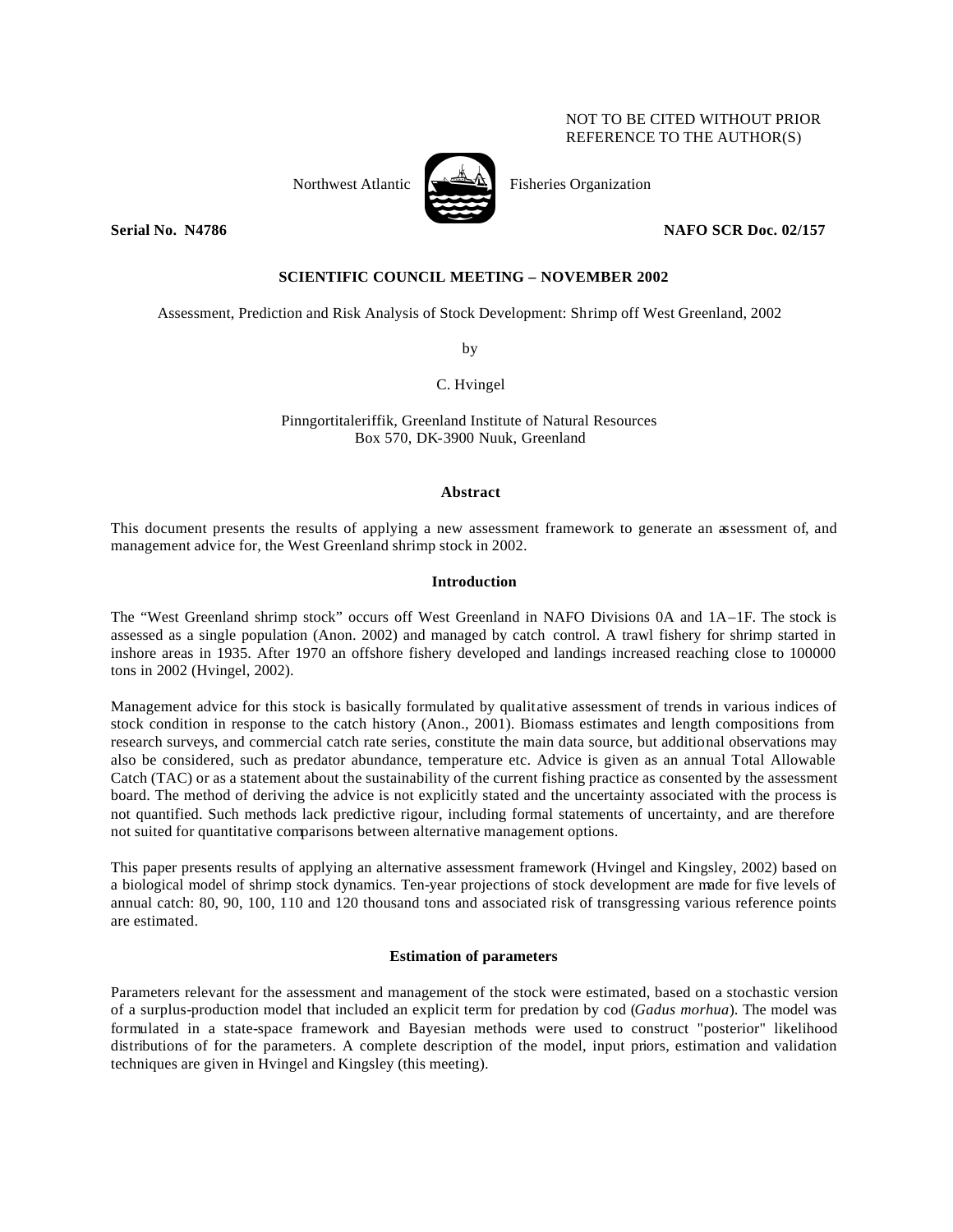The model synthesized information from input priors (Hvingel 2002b) and the following data: a 14-year series of a survey biomass indices of shrimp larger than 17 mm cpl. (Kanneworff and Wieland, 2002); a 26-year series of combined CPUE indices (Hvingel, 2002a); a 47-year series of a cod biomass estimates (Hvingel and Kingsley, 2002); and a very short series (4 years) of estimates of the shrimp biomass consumed by cod (Hvingel and Kingsley, 2002) (see Fig. 1).

### **Assessment results**

The shrimp stock has been exposed since the 1950s to two different environmental regimes: one with high and the other with low cod abundance. The analysis indicates that the stock dynamics have responded to the difference. The trajectory of the median estimate of 'biomass -ratio' (B*<sup>t</sup>* ,/*BMSY*) plotted against *'*mortality -ratio' (*Z<sup>t</sup>* /*ZMSY*) (Fig. 3A) starts in 1956 at half the optimum biomass ratio and at a mortality-ratio well above 1. The stock maintains itself in this region during the years when cod were abundant. When the cod stock declined in the late 1960's, and predation pressure was lifted (Fig. 2), shrimp stock biomass increases and eventually began cycling in the left upper corner of the graph during the current regime of low cod abundance (Fig. 3).

During the period of the developing offshore fishery (since the early 1970s) the estimated median biomass-ratio ranged from about 0.96 to 1.67 (Fig. 3B) and the probability that it had been below the optimum level was small for most years (Fig. 4). I.e. under the hypotheses of the assessment model it seemed likely that the stock had been at or above its MSY level throughout the modern fishery. A steep decline in CPUE was noted in the late 1980s and early 1990s following a short-lived resurgence of the cod stock and the median estimate of biomass-ratio dipped just below the optimum in 1990-1991 (Fig. 3). The stock has increased since then and reached its highest level ever in 2002 with a median estimate of biomass-ratio of 1.67, corresponding to about 82% of estimated median carrying capacity.

The mortality ratio (which includes mortality by fishing and predation by cod) has been below 1 for most of the time since 1970, except for the period of high cod predation in the late 1980s (Fig. 3B and Fig. 4).

The median estimate of the maximum annual production surplus, available equally to the fishery the cod (*MSY*) was estimated to 101.4 thousand tons (fig. 5). The risk function relating the probability of exceeding MSY to the combined removal by fishery and cod predation is given as the integral of this distribution (Fig. 5).

Ten-year projections of stock development were made for five levels of annual catch: 80, 90, 100, 110 and 120 thousand tons (Fig. 6). The cod stock is currently at a very low level and it is considered unlikely that it will reestablish itself in the offshore areas and grow to high levels within the next 5-10 years. The predictions were therefore made under the assumption that the cod stock will remain at the current level.

For the 80- and 90-thousand-ton annual catches, the stock is likely to remain above *BMSY* and the combined relative fishing and cod predation mortality, *Z<sup>t</sup>* /*ZMSY*, has a high probability of being below 1 within the ten-year period of projection (Fig. 7).

A catch option of 100 thousand tons pr year will just about meet the estimated median *MSY* and is not likely to drive the stock below *BMSY* in the short to medium term, i.e. the risk is less than 10% within the first five years and just above 25% after year 10. However, this level of exploitation might not be sustainable in the longer term, as risk of exceeding *BMSY* continues to increase through time.

Fishing110000 tons/yr bears a 75% risk of being above *MSY* (Fig. 5), thus this catch level is not likely to be sustainable in the longer term. Owing to the current high stock level the risk of transgressing  $B_{MSY}$  is still less than 20% after five years at this catch level, although after 10 years it is close to 50%.

A catch of 120 thousand tons/yr is associated with an 85% risk of exceeding *MSY* (Fig. 5) and the stock biomass will rapidly decline to below  $B_{MSY}$  (Fig. 6). After just two years there is a 50% risk of exceeding  $Z_{MSY}$  (Fig.7).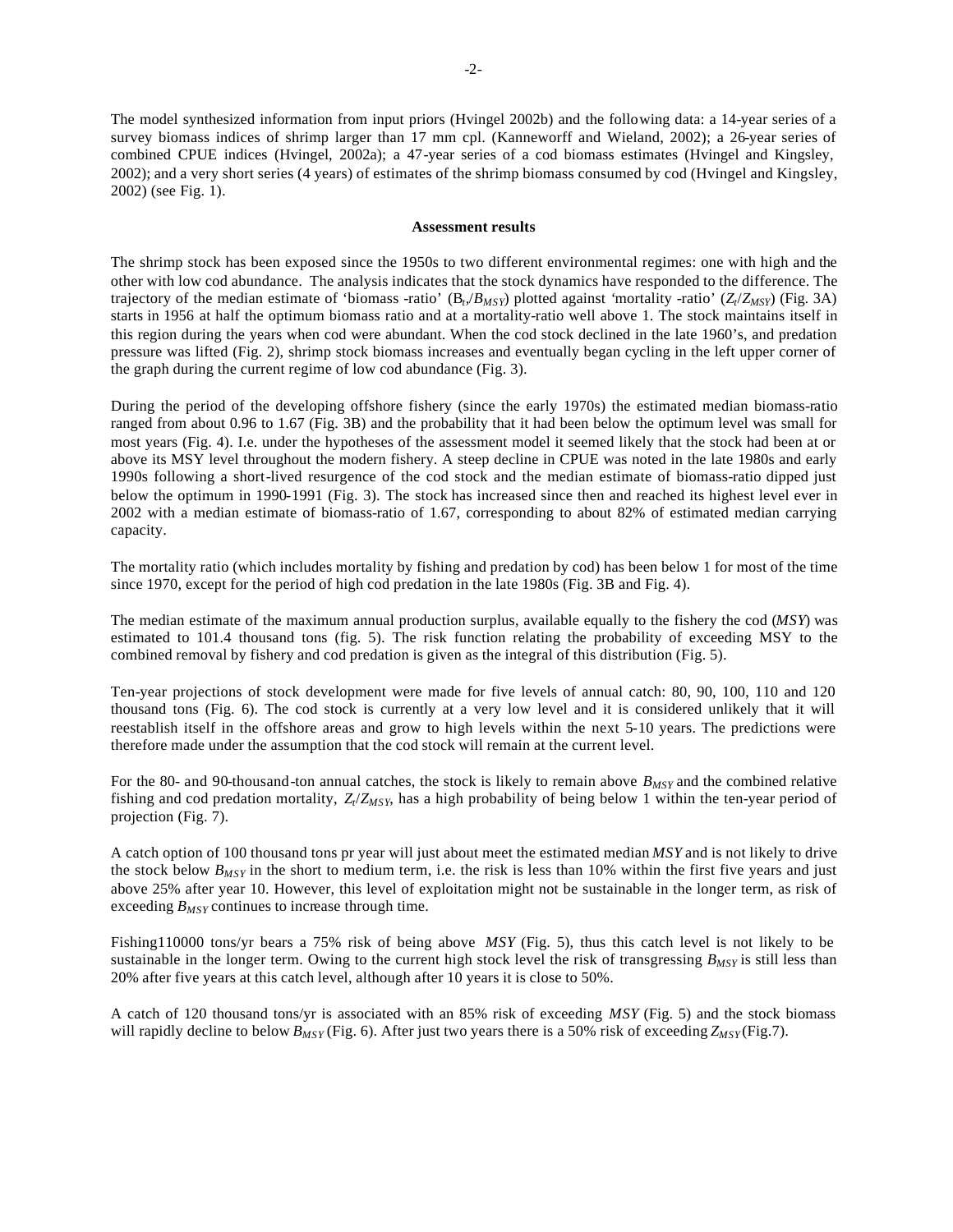# **Precautionary approach**

So-called "precautionary" reference points of stock or fishery status are defined as guidelines for management to comply with the concept of the "precautionary approach" (FAO, 1996). NAFO define a limit reference point for mortality,  $F_{lim}$ , as equal to  $F_{MSY}$ . If that is exceed the stock is "overfished".  $B_{lim}$  is the spawning stock biomass below which unknown or "low" recruitment is expected (Anon., 1998). Buffer reference points, *Bbuf* and *Fbuf*, are also defined to provide a safety margin that will ensure that there is little probability that the limits reference points are crossed. The distance of the buffer reference point from the limit reference point should reflect uncertainty i.e. distance should be greater the greater the uncertainty in defining the limits. In this stochastic state-space Bayesian approach to deriving fisheries advice there is little need for the buffer reference points as the risk of exceeding the limit reference is directly calculated and uncertainty associated with the entire process is taken into account.

The limit reference point for mortality in the current assessment framework is  $Z_{MSY}$ , i.e.  $Z$ -ratio=1. It is hard to define an area of "low recruitment" without knowing what "low" means; the limit reference point for the biomassratio therefore remains unclear. However an area of "unknown" recruitment could be defined as the one below the estimated level of the 1950s and 1960s (Fig. 3). The limit biomass-ratio could then be defined as a normal distribution with a mean of 0.4 and a standard deviation of 0.1 in the interval 0.4 to K—but then the appropriateness of the term reference "point" starts to fade. However using a probability distribution instead of a point estimate accommodates the uncertainty associated with the determination of where the border of the dangerous area actually lies.

For all catch options investigated the risk of exceeding this biomass limit reference is less than 1%. The risk of transgressing the limit mortality is explained in the previous section.

#### **References**

Anon. 2002. Scientific Council reports 2001. NAFO, Halifax, Canada.

- Hvingel, C. and M.C.S. Kingsley, 2002. A framework for the development of management advice on a shrimp stock using a Bayesian approach. *NAFO SCR Doc. 02/xxx Serial No. xxxx*
- Hvingel, C., 2002. The fishery for northern shrimp (*Pandalus borealis*) off West Greenland, 1970-2002. *NAFO SCR Doc. 02/xxx Serial No. xxxx*
- Kanneworff, P and K. Wieland, 2001. Stratified-random trawl survey for northern shrimp (*Pandalus borealis*) in NAFO Subareas 0+1 in 2002. *NAFO SCR Doc. 02/xxx, Serial No.Nxxxx.*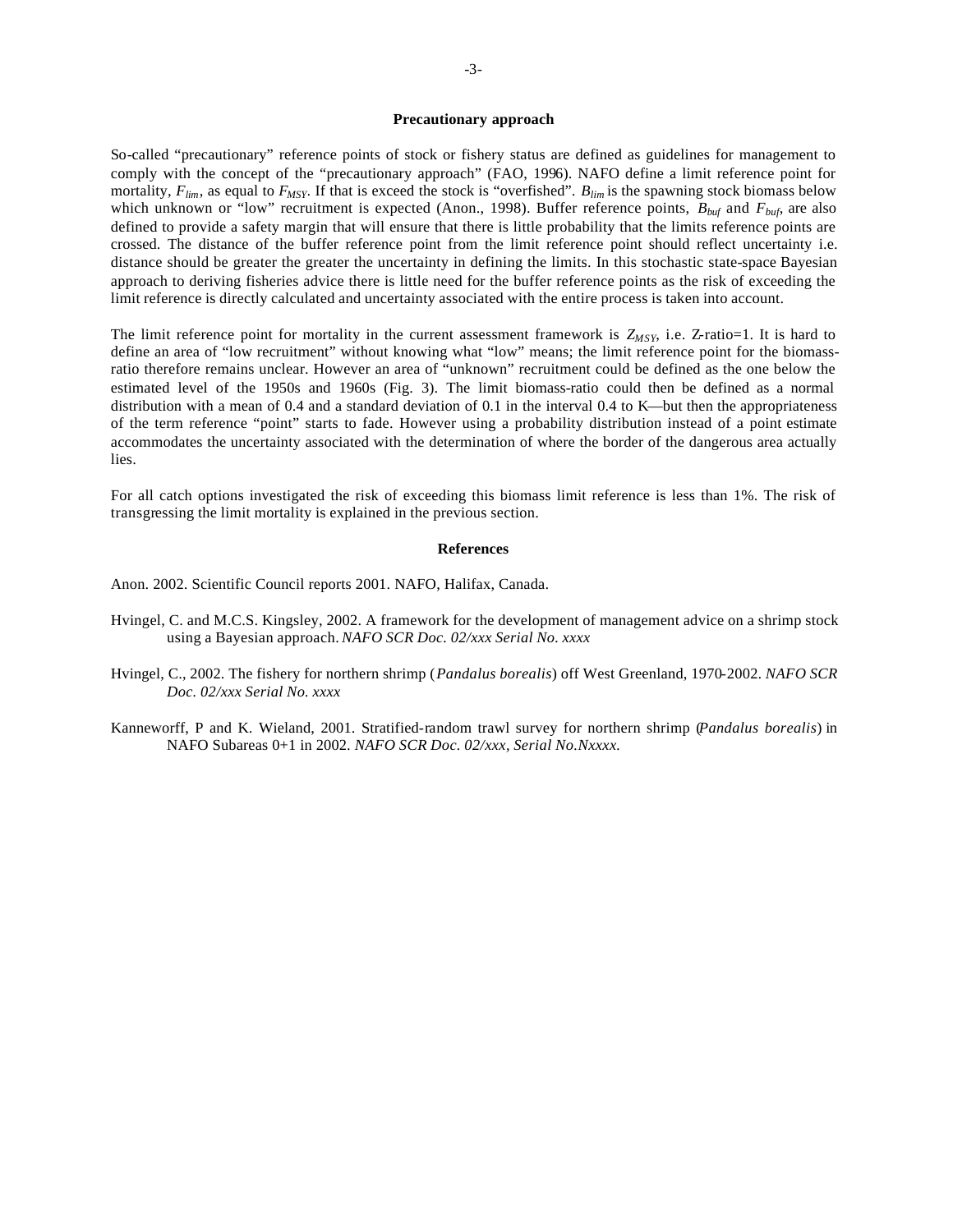

**Figure 1.** Data series providing information for the assessment model. Left panel: Shrimp biomass indices based on 1. standardised commercial catch rates (CPUE-index) and 2. research survey data. Right panel: Catch by the fis hery, absolute biomass estimates of cod and a four year series of consumption estimates based on stomach sampling.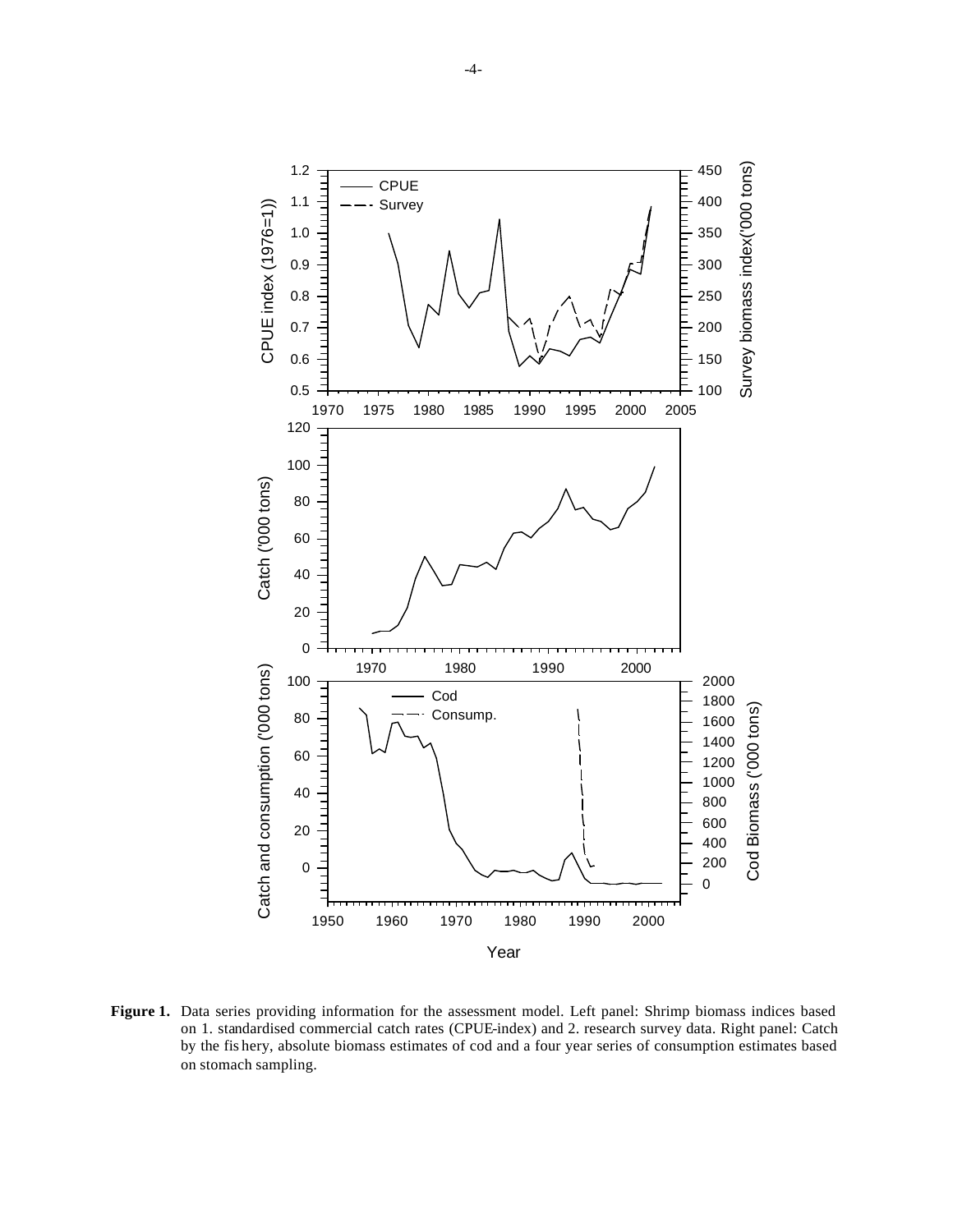

Figure. 2. Estimated consumption of shrimp by cod. Dashed lines indicate 25<sup>th</sup> and 75<sup>th</sup> percentiles respectively.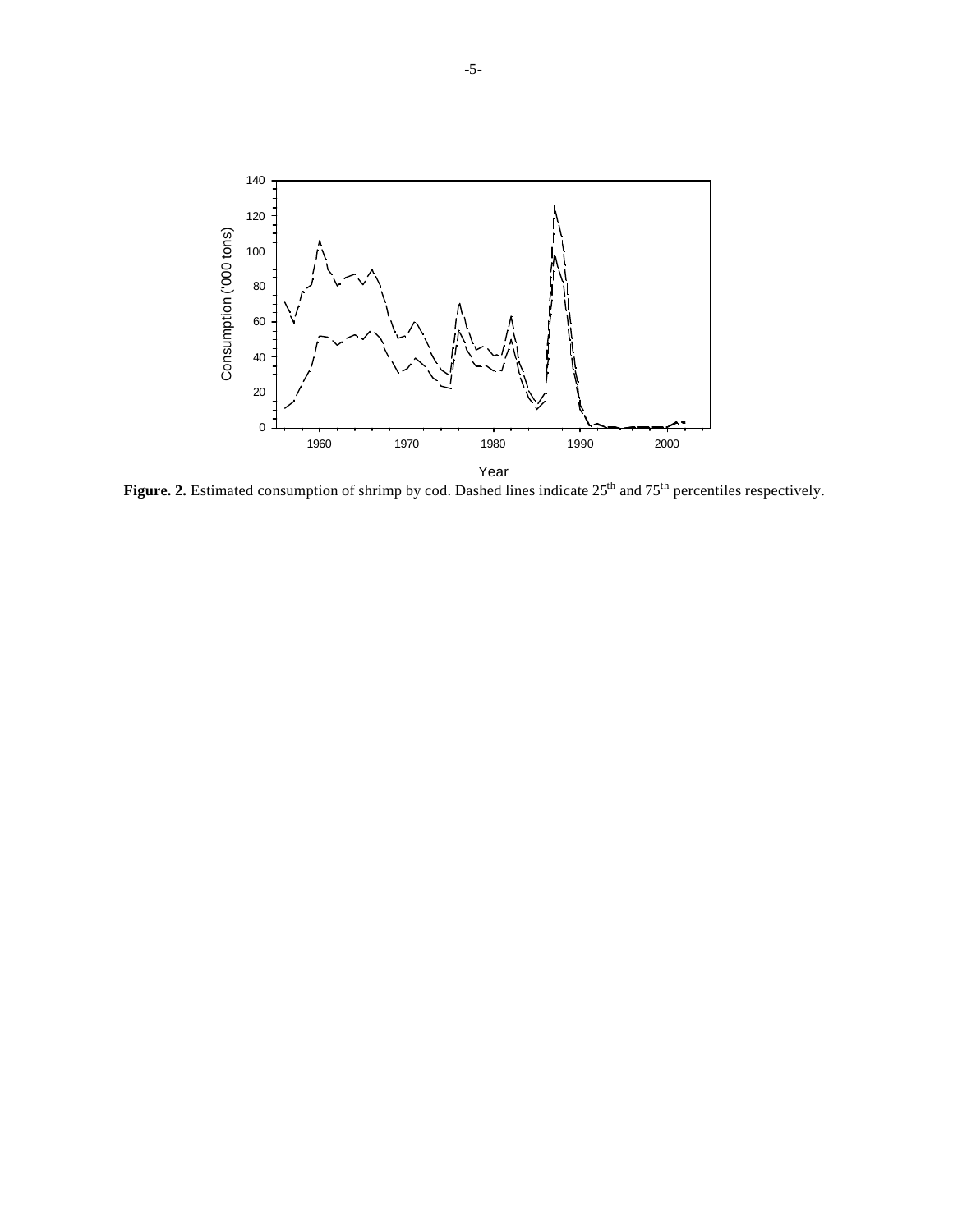

**Figure 3.** Estimated development of annual median biomass (*B*/*BMSY*) and mortality (*Z*/*ZMSY*) 1956-2002 (panel A) and 1973-2002 (panel B)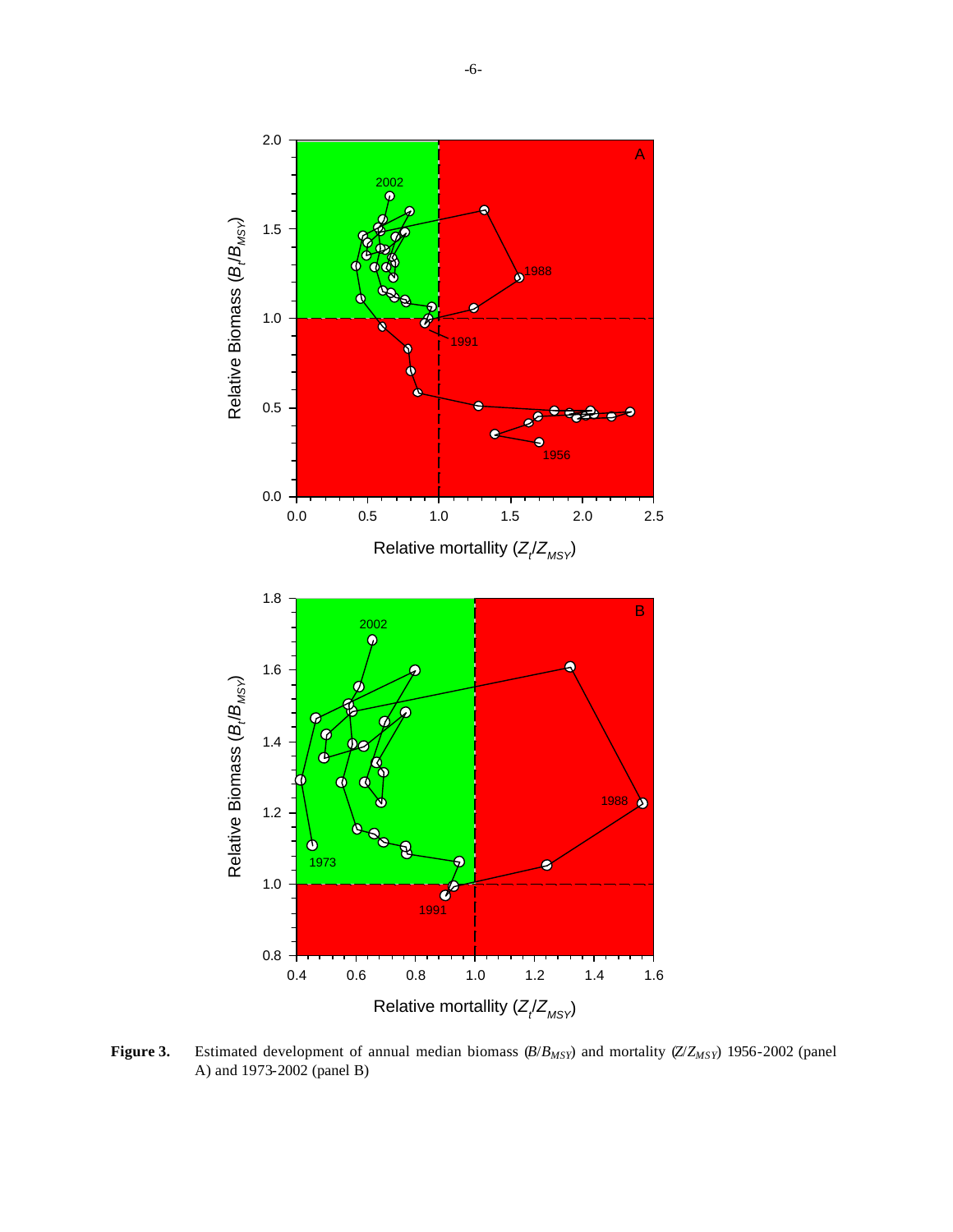

**Figure 4.** Risk of annual biomass being below and mortality being above the MSY-level 1956-2002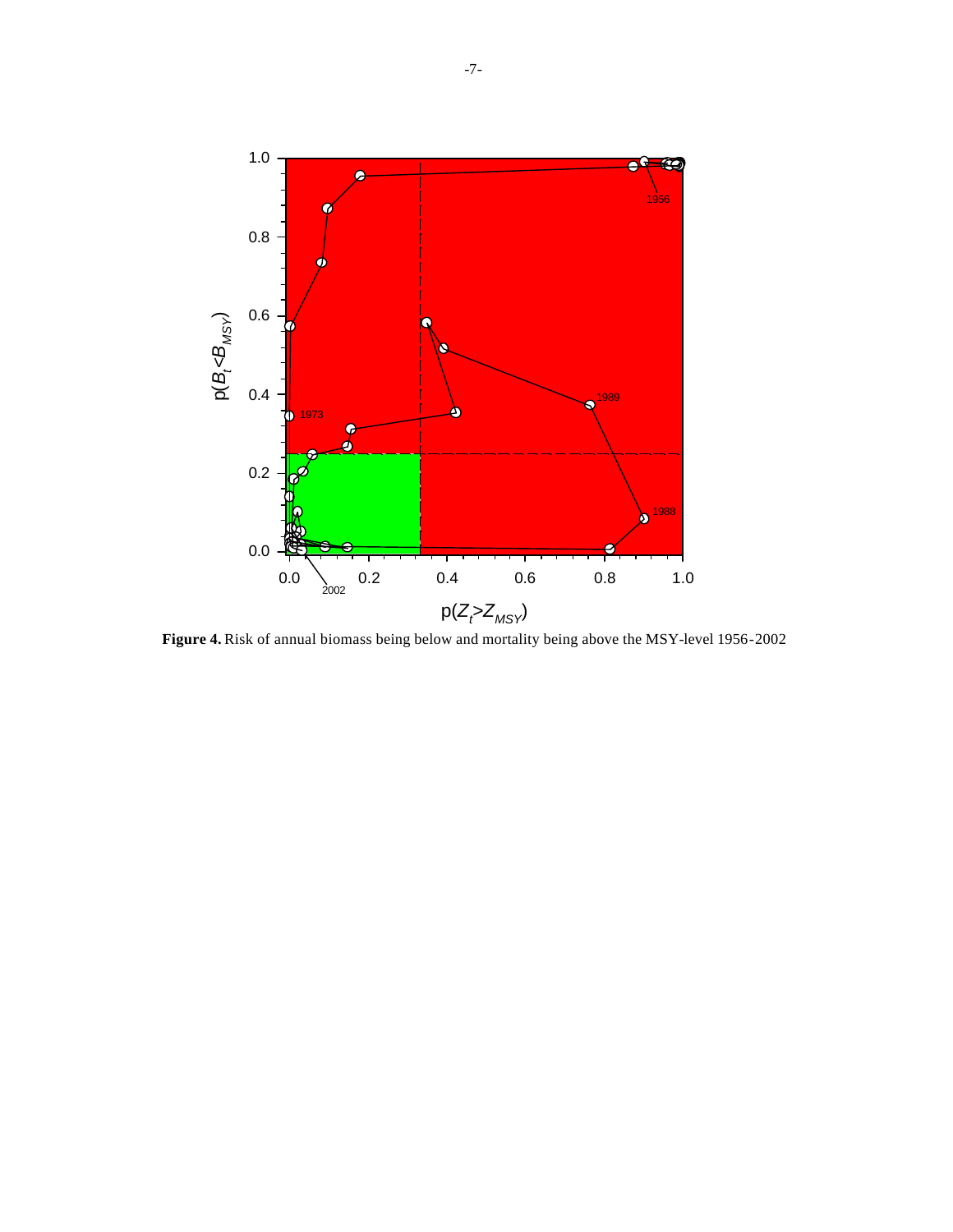

**Figure 5.** Posterior probability distribution of Maximum Sustainable Yield (MSY) (upper panel) and the cumulative probability of exceeding MSY i.e. risk of long-term non-sustainability under the assumption that the cod stock remains at the current low level.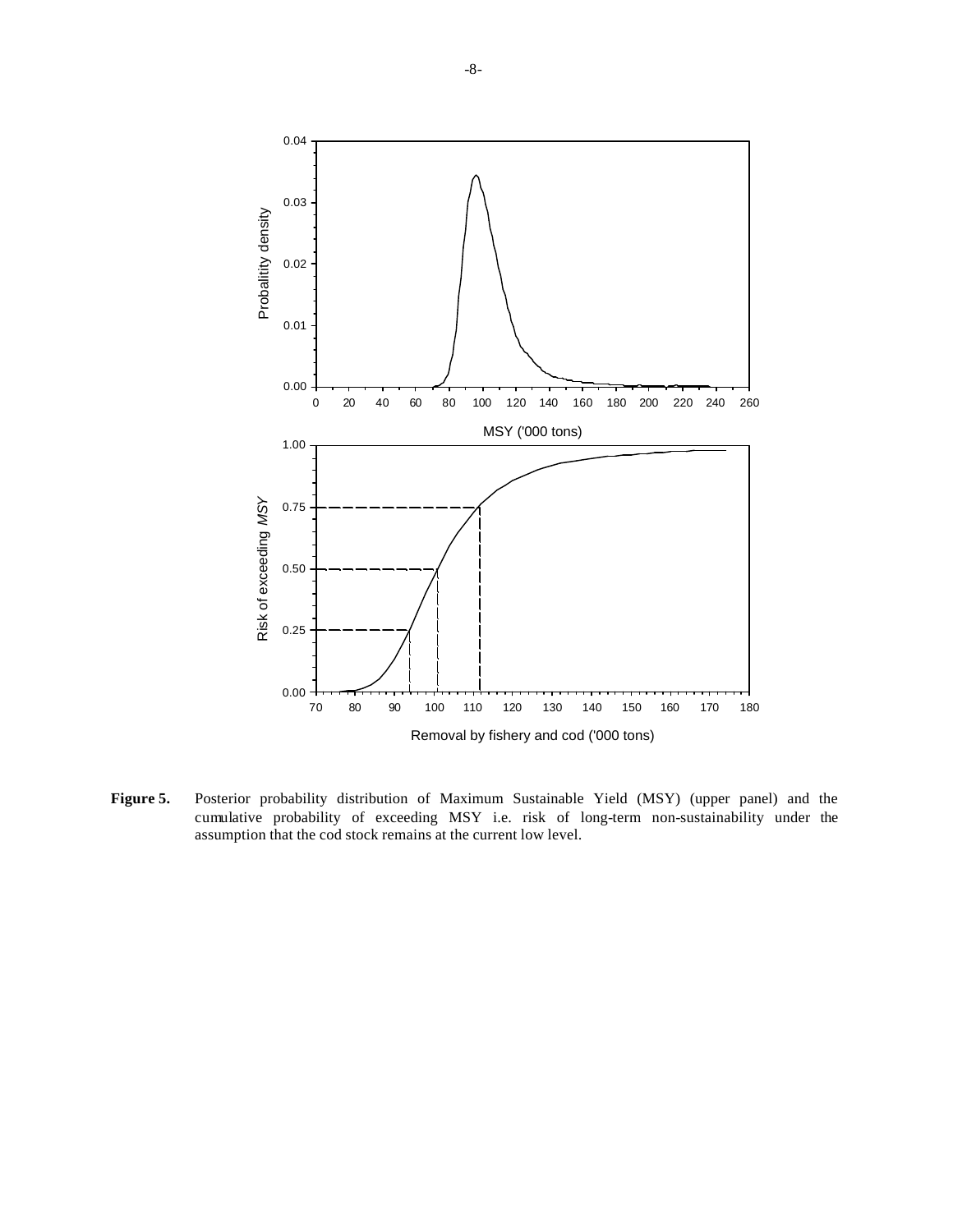

**Figure 6.** Predictions of stock development for the period 2002-2012 quantified in a biomass (*B*/*BMSY*)-mortality (*Z*(*ZMSY*) continuum. Dynamics at 80, 90, 100, 110 and 120 thousand tons of fixed annual catch levels are displayed by the medians and error-bars at the 25th and 75th percentiles. Level of biomass and mortality at *MSY* is indicated by the dotted lines.